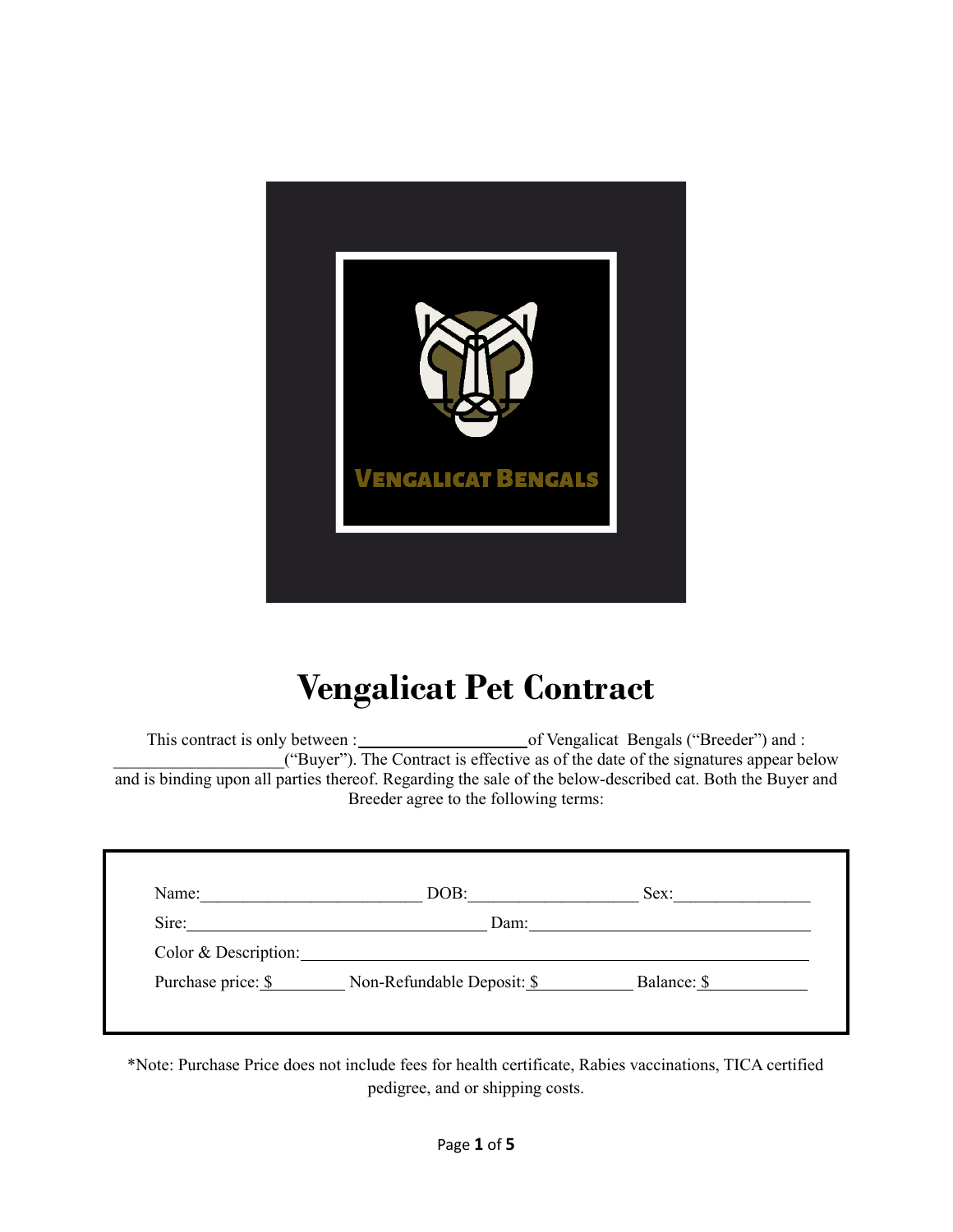## PURCHASER AGREES TO THE FOLLOWING:

\_\_\_\_\_ I understand that the Breeder guarantees the cat is purebred and eligible for registration in TICA. Registration papers will be provided to the Buyer only after payment is made in full and this Contract is signed by the Buyer and returned to the Breeder.

I understand that under no circumstances will this cat be sold, leased, gifted, or given away to any pet/breeder store, research laboratory or similar facilities.

\_\_\_\_\_ I understand that this cat has been purchased as a PET only. This cat will NOT be used for breeding or showing. Buyer agrees to pay an additional sum of not less than \$2500.00 for any cat that is bred and \$2000.00 for every kitten produced. Breeder has the right to seek legal action at Buyer's expense.

I understand that this cat cannot be entered to any pet or cat show, without first getting a written permission statement from the Breeder and paying an additional amount of up to \$2000.00.

\_\_\_\_\_ I understand that if this cat is found to be neglected or mistreated, Buyer will surrender this cat to the Breeder at no cost to Breeder. The cat will be kept indoors only and won't be allowed to roam freely outside unless the cat is on a leash and or special enclosure.

I understand that this cat will be sterilized before leaving to their new home. If for any reason the cat leaves without being sterilized by Vengalicat, then a clause will be introduced below. If such is to occur, then Buyer agrees to provide papers for this cat with a veterinarian certificate of spay or neuter. The Breeder also has the right to reach out to the Veterinarian clinic to ask for proof of sterilization. Failure to provide Breeder with proof of spay or neuter of said cat is a breach of this contract and the cat will be returned to the Breeder at the Buyer's expense.

\_\_\_\_\_ I understand that if the Buyer refuses to pick up in person, accept shipment or neglects to contact Breeder for shipping arrangements after 30 days beyond the agreed shipping/take home date (unless other arrangements have been made and agreed on in writing by Breeder) Buyer agrees that all deposits and money paid towards cat will be forfeited and the cat will become the sole possession of the Breeder. No money will be refunded, and Breeder has the right to keep or sell the cat to another interested party, and the Buyer agrees to waive all rights of ownership.

I understand that a refund will not be given due to either the Buyer and or any family members having a reaction to the cat. Such as but limited to allergic reactions, asthma, rashes, hives, or any other health, social, and communicational issues. (It is important to test yourself and or your family members before deciding to acquire exotic animals.)

I understand that the Breeder will not be responsible for how a pet quality cat develops.

\_\_\_\_\_\_I understand it is the Buyers responsibility to check city, state and country regulations and/or laws for owning Bengal breed cats. All sales are final and no monetary refunds.

I understand that declawing and or de-meowing of your cat is NOT permitted under any circumstance.

I understand that the Buyer has been provided feeding instructions on this cat including the brand of food that is currently being fed. Changing a Bengals diet suddenly can cause severe diarrhea. Buyer agrees to continue a good diet in the best interest of the cat.

I understand for the safety of the kitten/cat I will separate the kitten/cat when it comes into a new home for no less than 1 week. The kitten/cat must not be able to play with any other animal. This is done in order for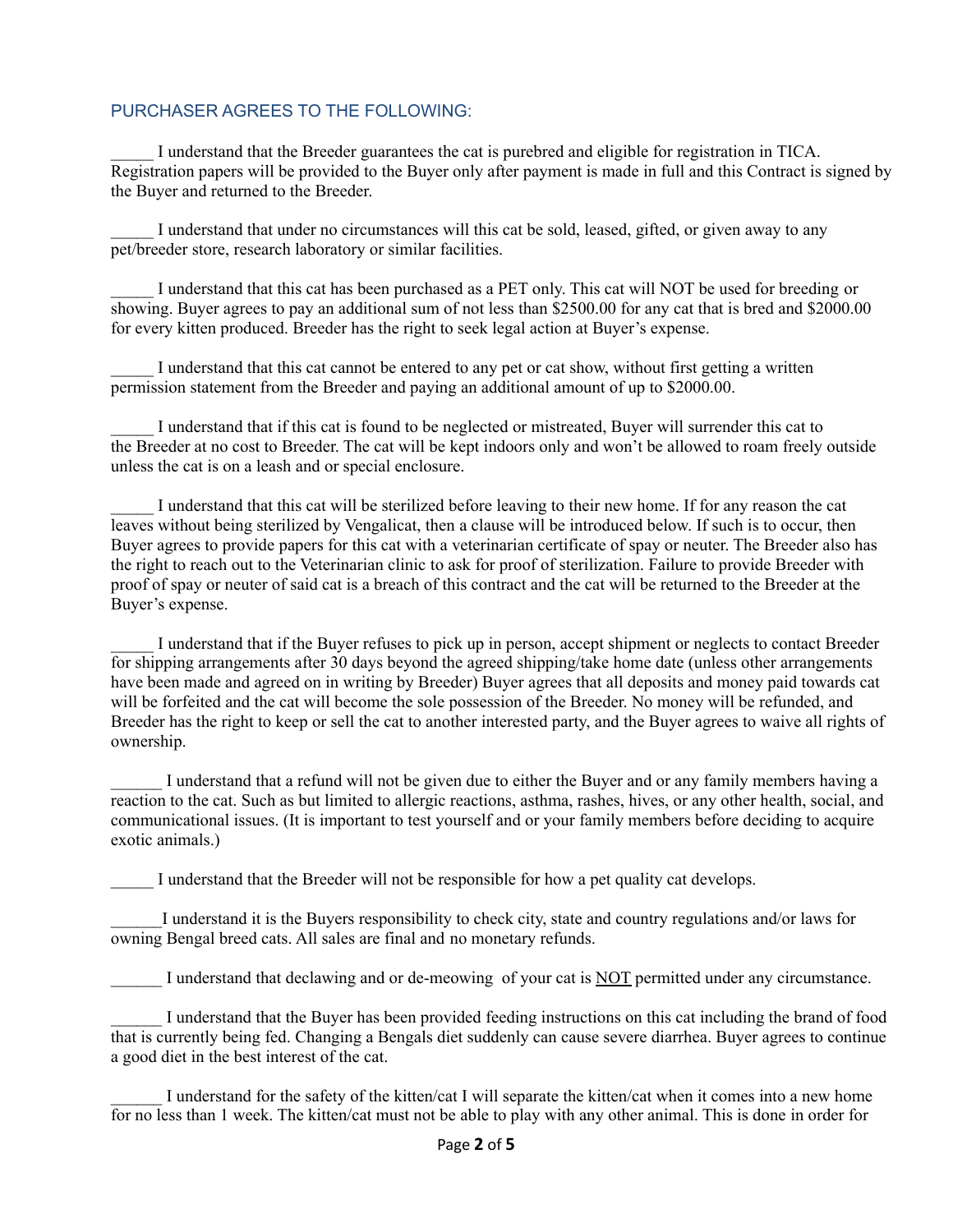the kitten to get used to a new environment, build immunity and bond with a human before bonding with other pets.

I understand that If this contract is breached in any way, Buyer will owe the Breeder a fee of \$3000.00 (USD) for the breach of contract to the Buyer. Once the contract is breached, within 14 days of breach, Buyer is to surrender the cat back to the Breeder, along with the cat's registration paperwork signed back to the Breeder, without refund and at the Buyer's expense. The \$3000.00 (USD) fee in no way limits the Breeder's right to sue for actual ascertainable damages arising from contract breach that may be above the amount of the \$3000.00 (USD) fee.

I understand that the Buyer will agree to legal arbitration if the Breeder requests it.

I understand that there will be no cash refunds; all deposit and payment fees are non-refundable.

I understand that the Buyer can return the cat at any time and for any reason to the Breeder; but no refund will be provided. (There are many circumstances that can occur where the Buyer is no longer able to take care of the animal. if such is to arise the Buyer must notify the Breeder.)

\_\_\_\_\_\_ I understand that if the Breeder should go out of business or otherwise cease to breed Bengal cats, all guarantees in this contract shall become null and void. The remainder of the contract shall remain in force.

## HEALTH GUARANTEE:

Breeder certifies that cat has been examined by licensed veterinarian and warrants that there is no known genetic defects or health issues.

Breeder guarantees this cat to be free of any congenital diseases and in good general health at the time of the sale. Breeder does not guarantee that the cat does not have any illness unknown to the Breeder at the time of sale. (This Health guarantee does not cover curable conditions)

Health is guaranteed for a period of 72 hours from the time the cat leaves the possession of the Breeder. In order for the one year health guarantee to be in effect, the Buyer must examine the cat within the 72 hour window with a licensed and registered veterinarian. The Buyer must provide the official documentation of the cat exam. A Written and dated letter from the veterinarian will be required. Failure to follow these steps completely, will cause the Buyer to waive any and all rights to a replacement cat. If the Buyer is not able to examine the cat with a professional licensed veterinarian, in the 72 hour window the cat health guarantee is nullified.

It is the Buyers responsibility to provide immediate veterinary care to this cat if the cat shows any signs of illness or distress. Failure to do so will render any guarantee null and void. By signing this contract, the Buyer agrees to give permission to the Breeder to request any documentation from the veterinarians. All Veterinary fees are the sole responsibility of the Buyer.

The cat is guaranteed against hereditary defects up to one year of the cat's age from its birthday. If a hereditary defect is to appear within this time frame, the Buyer must take the cat to a certified veterinarian and it must be documented.Upon proof to the Breeder with documentation for the cat, the Breeder will replace, one time only this cat with a comparable cat at equal value at the Breeders first opportunity. All shipping expenses from the date of sale is the responsibility of the Buyer.

If the cat is returned to the Breeder, the cat will be re-tested. Any and all vet bills are the sole responsibility of the Buyer. The Breeder is not responsible for any bills or charges incurred on this cat that is returned to Breeder.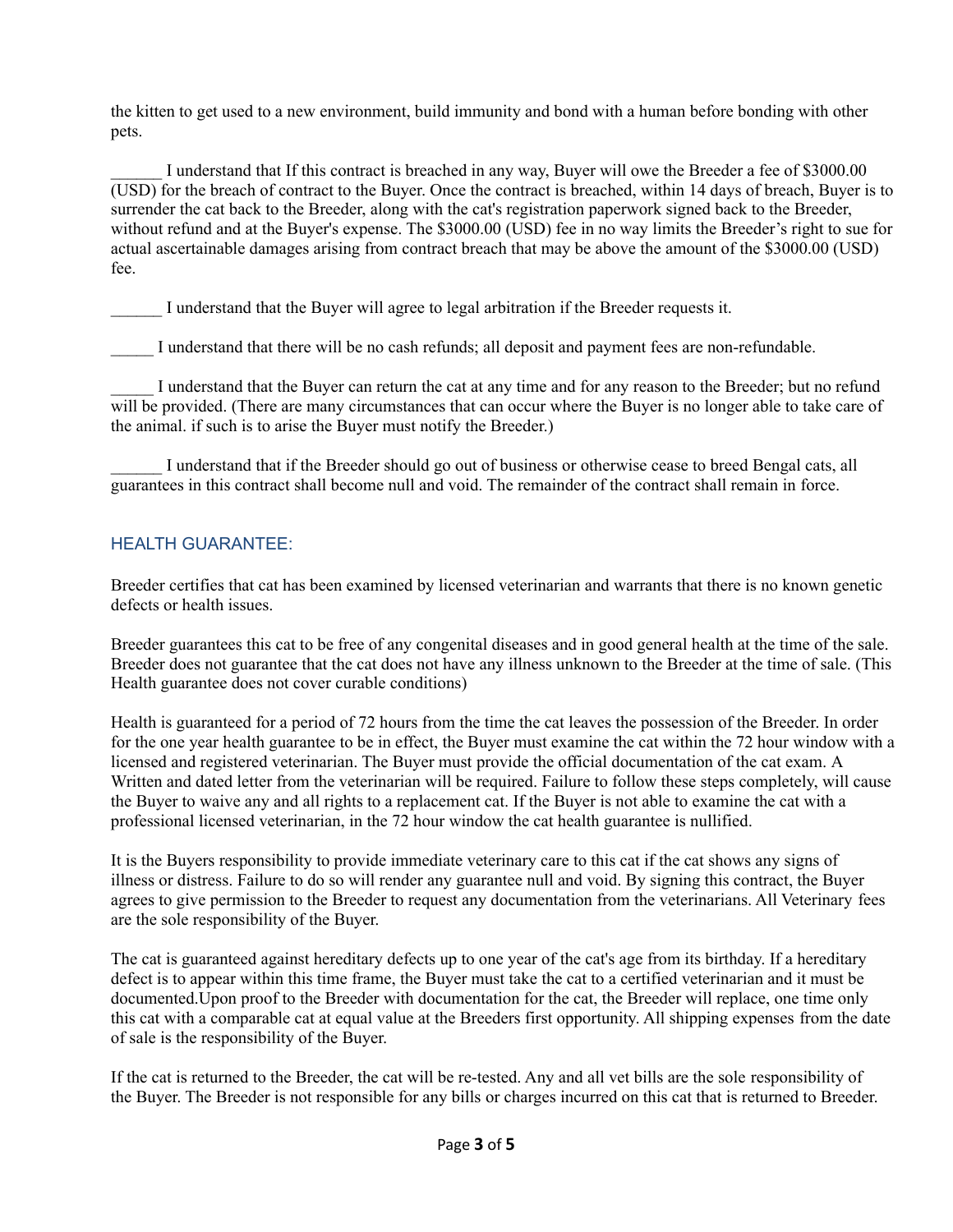This cat is not guaranteed against cosmetic faults. For example, but not limited to tail fault, locket or color Change and or appearance. A cosmetic fault does not mean that this cat is experiencing health issues.

We do not recommend the FIP, FeLV or FIV vaccines. If buyer gives the kitten/cat those vaccines, the health guarantee will be null and void. Vengalicat Bengals cats are FIV and FeLV negative.

Should the Buyer not be able to keep this animal for any reason the buyer should contact the breeder. Please note there will be no refund or replacement for the cat.

Should the cat die within one year of age as a result of a fatal congenital defect (unknown at time of sale), this cat will be replaced one time only if a complete necropsy is performed by a licensed pathologist and a certificate is provided showing proof of cause of death. A replacement cat of comparable quality and value, when available, will be given at the discretion of the Breeder. There are no monetary refunds. Buyer is responsible for shipping expenses.

Breeder reserves the right to refuse the sale of any cat at any given time until cat has been placed in their new home. If sale is refused then any money paid on this cat will be refunded and this contract will be null and void.

Buyer agrees to never post or publish publicly on the internet, or through any other media, any negative information about this cat and/or about the Breeder or Breeders' possessions of VengaliCat. Buyer agrees to never authorize anyone else to do as said above. Buyer agrees to try and work out a solution in private, and or through other lawful means. Furthermore, if the Breeder sees anything on Buyer's website or other places on the internet that may have a negative effect on the Breeders reputation, then the Breeder will notify the Buyer to remove such content. Buyer must agree to remove it immediately from the date of notice. "Negative information" includes, but is not limited to: any health conditions the cat may have or has had, any disputes the Buyer has with the Breeder, or any other negative business or personal information about the Cattery or the Breeder. Buyer agrees that Breeder reserves the right to own the copyright of any and all information posted by Buyer about Breeder in any/all forms of media.

By signing this contract, the Buyer is also giving express permission for its veterinarian to disclose any and all veterinary information pertaining to this cat/kitten and any and all information on cats/kittens living with said cat/kitten. The Breeder will be given the name and contact information of the veterinary clinic in order to supply them with a copy of this Contract to gain access to records, if need be.

This contract is legally binding to all parties involved. It applies only to the Buyer and the Breeder in this contract and is non-transferable to other parties. In the event of default, the Buyer will be legally liable for any and all attorney fees and or collection fees and all related costs necessary to resolve any matter. It is also agreed that any legal matters pertaining to this contract will be held in the State where the Breeder will be currently residing in.